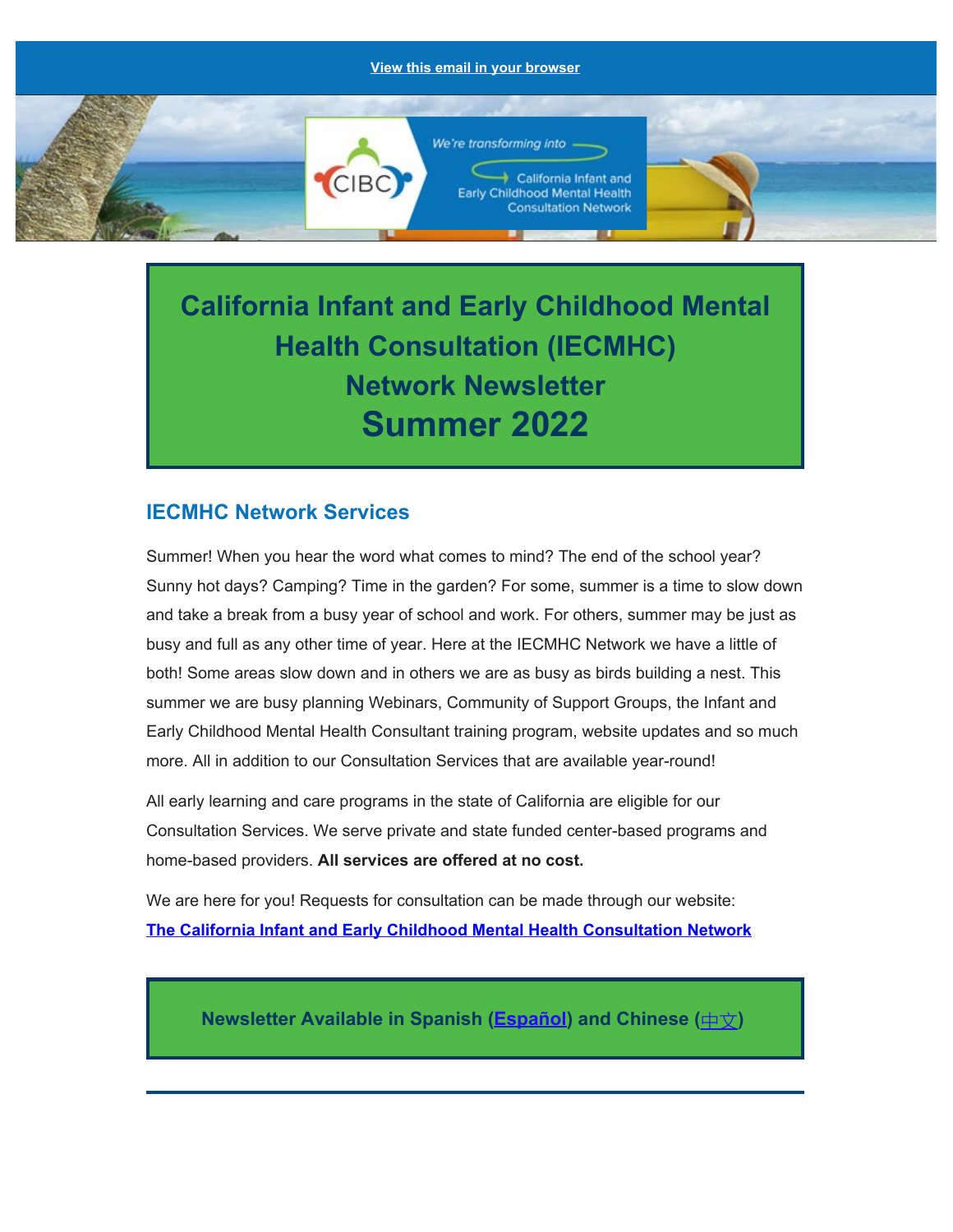

#### **Helpline**

Not sure what services you're eligible for? Or have a specific question or concern? Call our Helpline at **1-877-524-2422**. Live Helpline staff will offer one-on-one support for timely, non-emergency guidance regarding specific questions or concerns. Staff will also have information about other ICEMHC Network services and supports available to you.

# **Upcoming Events**



A calendar of upcoming IECMHC Network events with registration information can be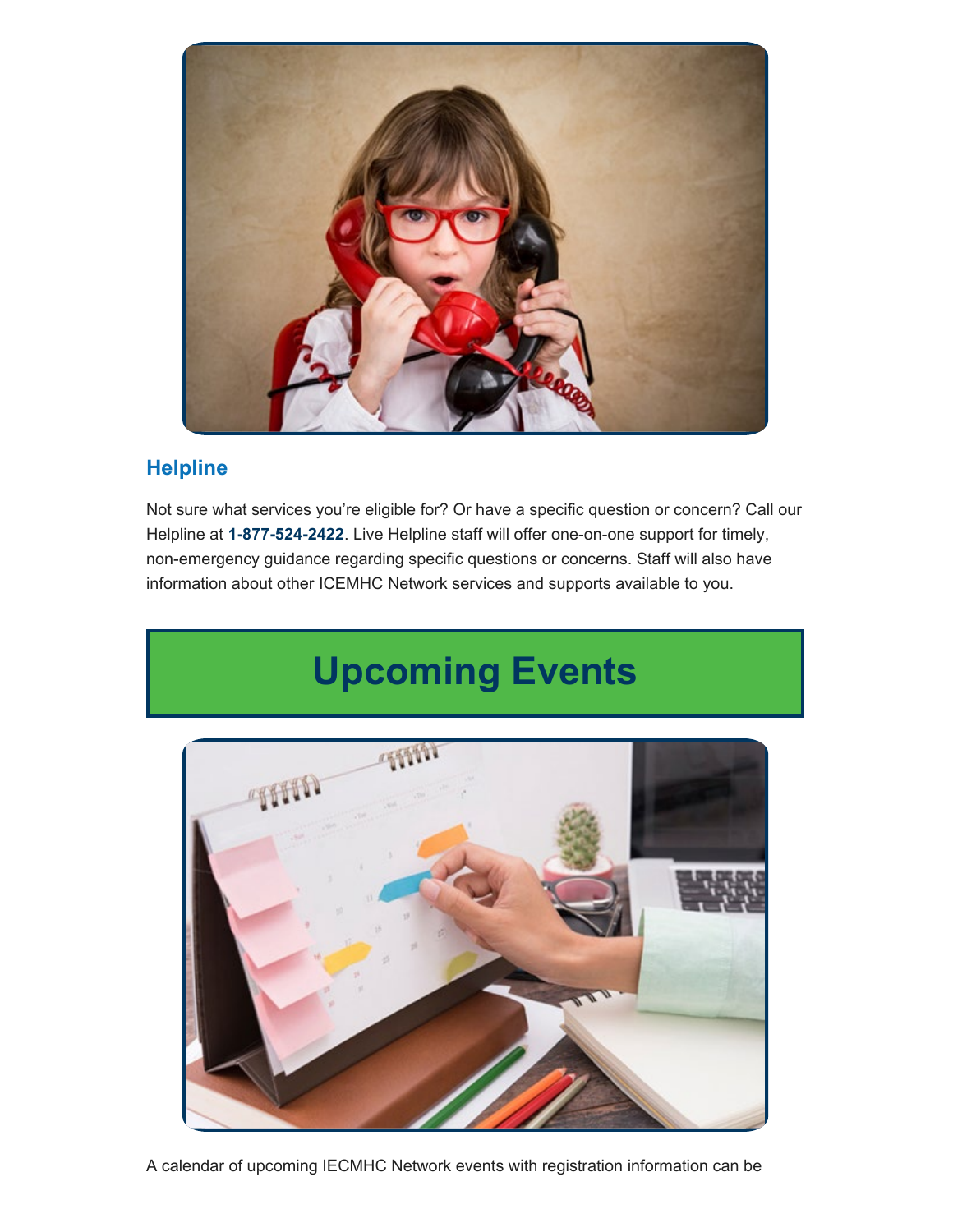found on our website. Just click on the **Events** tab in the menu bar on the home page: **[The](https://www.cibc-ca.org/wp/) [California Infant and Early Childhood Mental Health Consultation Network](https://www.cibc-ca.org/wp/)**

### **Infant and Early Childhood Mental Health Consultant Training**

#### **Program**

The emerging field of infant and early childhood mental health consultation offers early learning and care programs a much-needed resource to support the social and emotional well-being of children, families, teachers, and care providers. The IECMHC Network is focusing efforts to build statewide workforce capacity – that is, increase the number and availability of mental health consultants throughout the state. The first phase of this work includes sponsorship of 100 California participants in Georgetown University's certificate program in infant and early childhood mental health consultation. Participants will go through the certificate program in two cohorts of 50 each. Cohorts 1 runs from June – November 2022 and Cohort 2 runs from December 2022 – May 2023.

The second phase includes the development of a California-based training program for infant and early childhood mental health consultants. To this end, we are collaborating with colleagues in our state who train and/or supervise consultants in this specialized area of practice. We are drawing upon the experiences and perspectives of colleagues in early learning and care programs via statewide surveys and focus groups. Surveys launched in June 2022 and Focus Groups will run from July – September 2022.

For more information about the IECMHC Network's efforts around a statewide IECMH Consultant Training Program, please contact us at 1-877-524-2422 extension 5. Or visit our website at **<https://www.cibc-ca.org/wp>**

## **Consultant Reflections**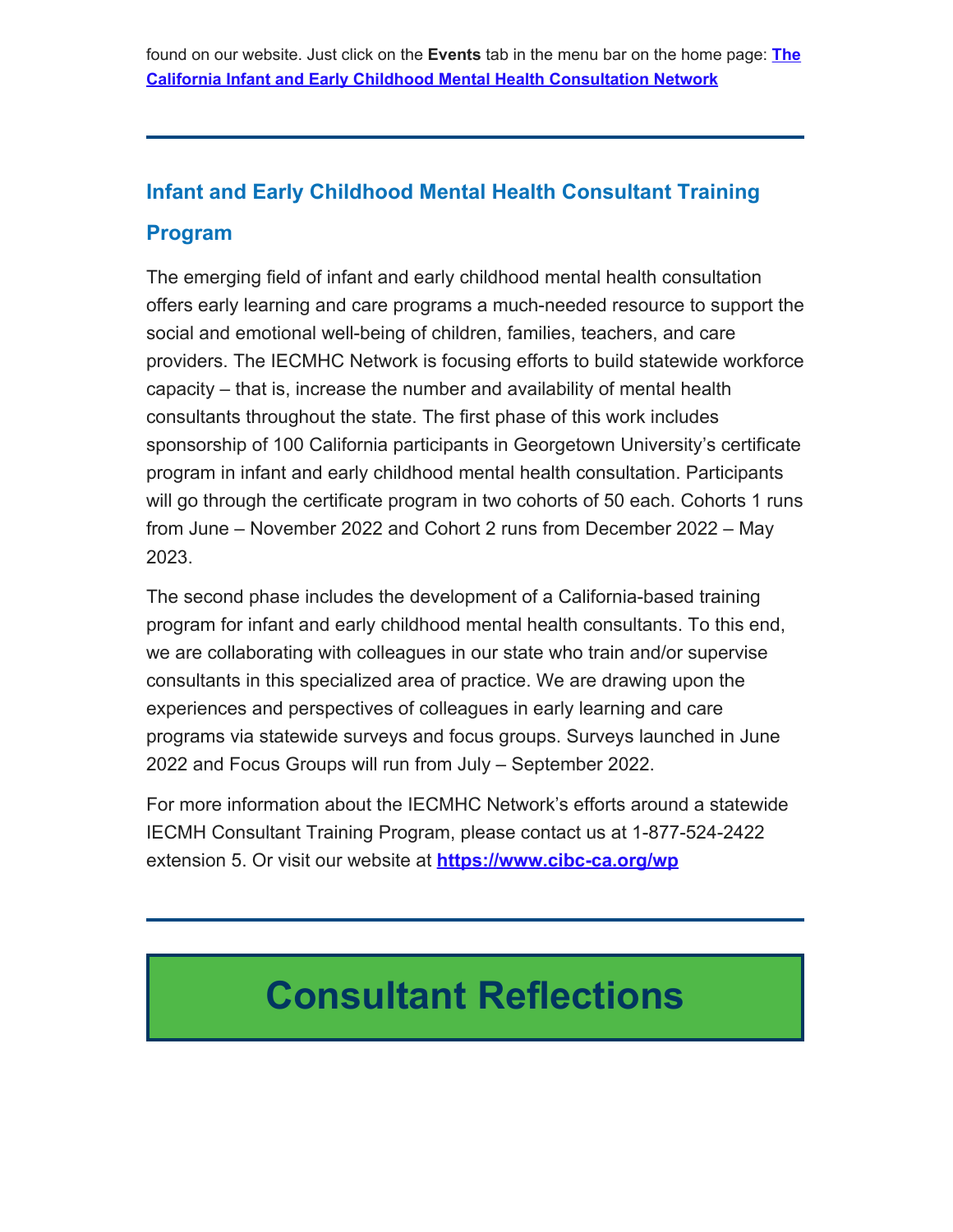

## **Lessons Learned from the Pandemic: On Resilience and Parallel Process By Mayra Malinowski**

As an IECMHC consultant in the IECMHC Network, I have learned change is the one constant over time. Nothing has demonstrated this as much as my experience in supporting early educators over the past two years. As we all struggled to understand how to remain effective in supporting children and families, I experienced the utmost respect, empathy and awe at the resilience of early learning and care providers. And I learned through our mutual reflective interactions.

While experiencing stress and trauma in their own families, health, work, and daily lives, I listened to dedicated early educators express their concerns at addressing the parallel needs of the children and families they work with. A frequent struggle they shared: "I can't teach my curriculum anymore" – routines, lesson plans and expectations were broken and disrupted. How to move forward? Advice from our Director, Jennifer Miller, constantly replayed in my mind: "whatever we can do to help…." The past years have taught us that our real impact with children and families is embedded in our ability to be responsive to developmental needs and learning opportunities in the present moment over imposing a pre-set curriculum.

One act of resilience is to find the strengths in a challenging situation. The pandemic drove home the lesson that it is the process, not the product, that inspires growth and resilience in all of us, including the early learning and care workforce. The best planned lessons are empty without the shared understanding of resilience and challenges experienced by the children and families we serve, as well as our colleagues and ourselves. The professionals I consult with need to speak their experience and truth, be heard, process, reflect and reframe. Giving myself permission to focus on and celebrate this process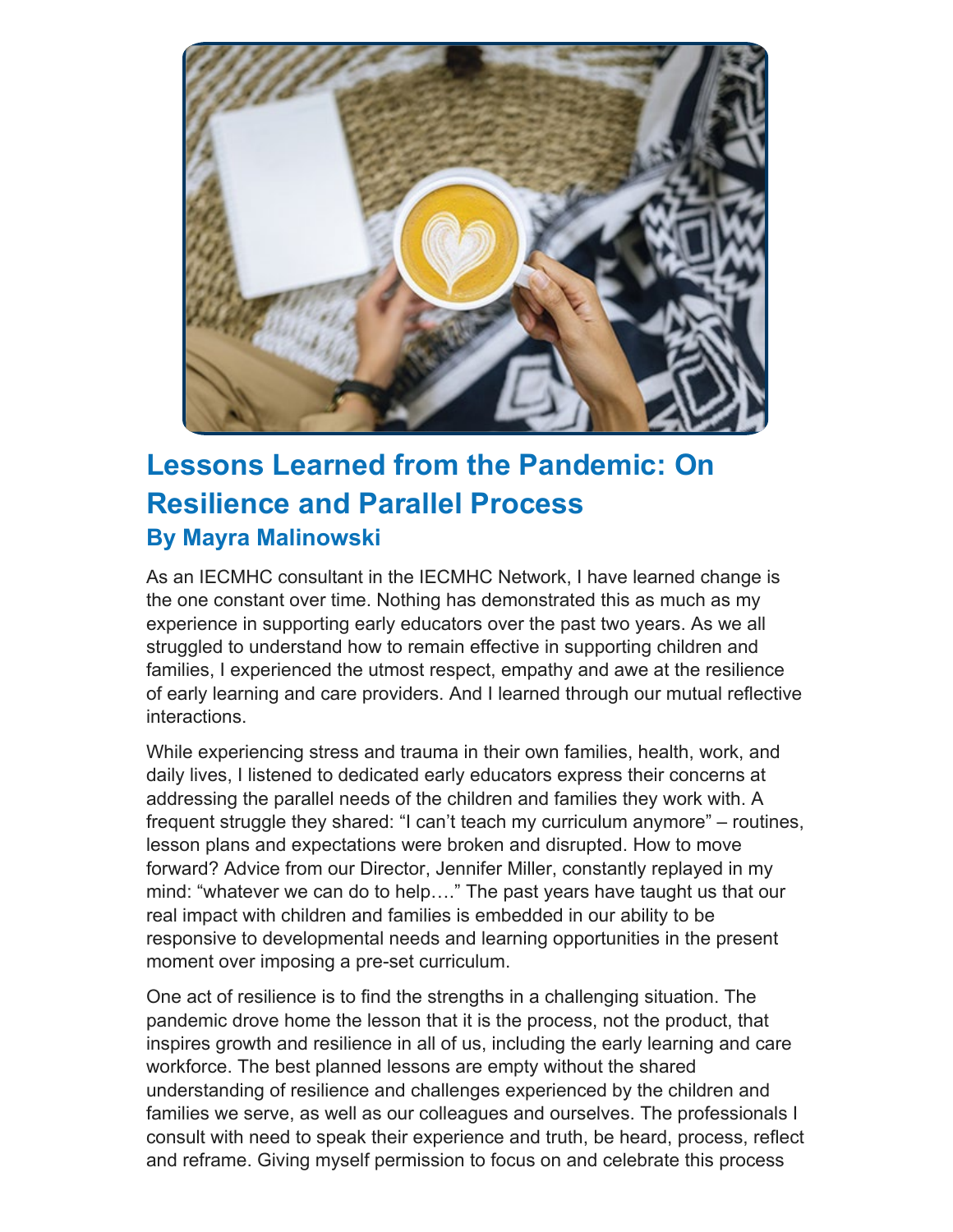has brought resilience to my own practice.

I look forward to ongoing opportunities to reflect and wonder with early educators, with the aspiration to support their confidence in continuing their own unique process. What is working? What feels challenging? What can I do to help?

### **Resilience Resources**

Check out the Self-Compassion Practices on the **[Self-Compassion](https://self-compassion.org/)** website (https://self-compassion.org/). Kristin Neff, Ph.D. is a pioneer in the field of selfcompassion research, creating a scale to measure the construct almost 20 years ago. She is a published author and in conjunction with her colleague Dr. Chris Germer, she has developed an empirically supported training program called *[Mindful Self-Compassion](https://centerformsc.org/train-msc/)*, which is taught by thousands of teachers worldwide.

### **Making a Coping Skills Toolbox**

Have you heard the term calm-down kit or coping skills toolbox used in relationship to helping children manage emotions and stressful situations? Maybe you have participated in a workshop to create a kit or toolbox for children in your care. Have you ever thought about creating one for yourself? Neglecting self-care has many of us to feel burned out and exhausted. Research shows that children manage stress best when they have at least one supportive responsive relationship with a caring adult (**[Harvard Center on the](https://developingchild.harvard.edu/science/key-concepts/toxic-stress/) [Developing Child](https://developingchild.harvard.edu/science/key-concepts/toxic-stress/)** [https://bit.ly/3GoagDI]) If we take care of ourselves as adults, managing our own stress and emotions, we will be better able to support the children in our care. We can be the supportive, responsive adults' children need in their lives if we are healthy ourselves. Here are a few tips to create a Coping Toolbox.

A Coping Toolbox is a place for you to keep things that calm you down in periods of stress. Because there are infinite ways to cope each toolbox will be unique. What matters most is that you find the coping methods that will help you build resilience and thrive. The items in the toolbox fall into six categories.

- 1. **Self-Soothing:** Comforting yourself through your six senses
	- a. Examples:
	- Touch Stuffed animal, stress balls, playdough
	- $\circ$  Hear Music, guided meditation, silence
	- $\circ$  See Snow globe, fish tank, happy pictures
	- Taste Mints, tea, sour candy
	- Smell Candles, lotion, perfume, aromatherapy
	- $\circ$  Motion Dancing, jumping
- 2. **Distraction:** Taking your mind off the problem for a while
	- a. Examples: Puzzles, books, art, crafts, sewing, music, movies, Sudoku, what
- 3. **Opposite Action:** Doing something opposite of your impulse that's consistent with a more positive emotion.
	- a. Examples: Affirmations and inspirational images, funny or cheering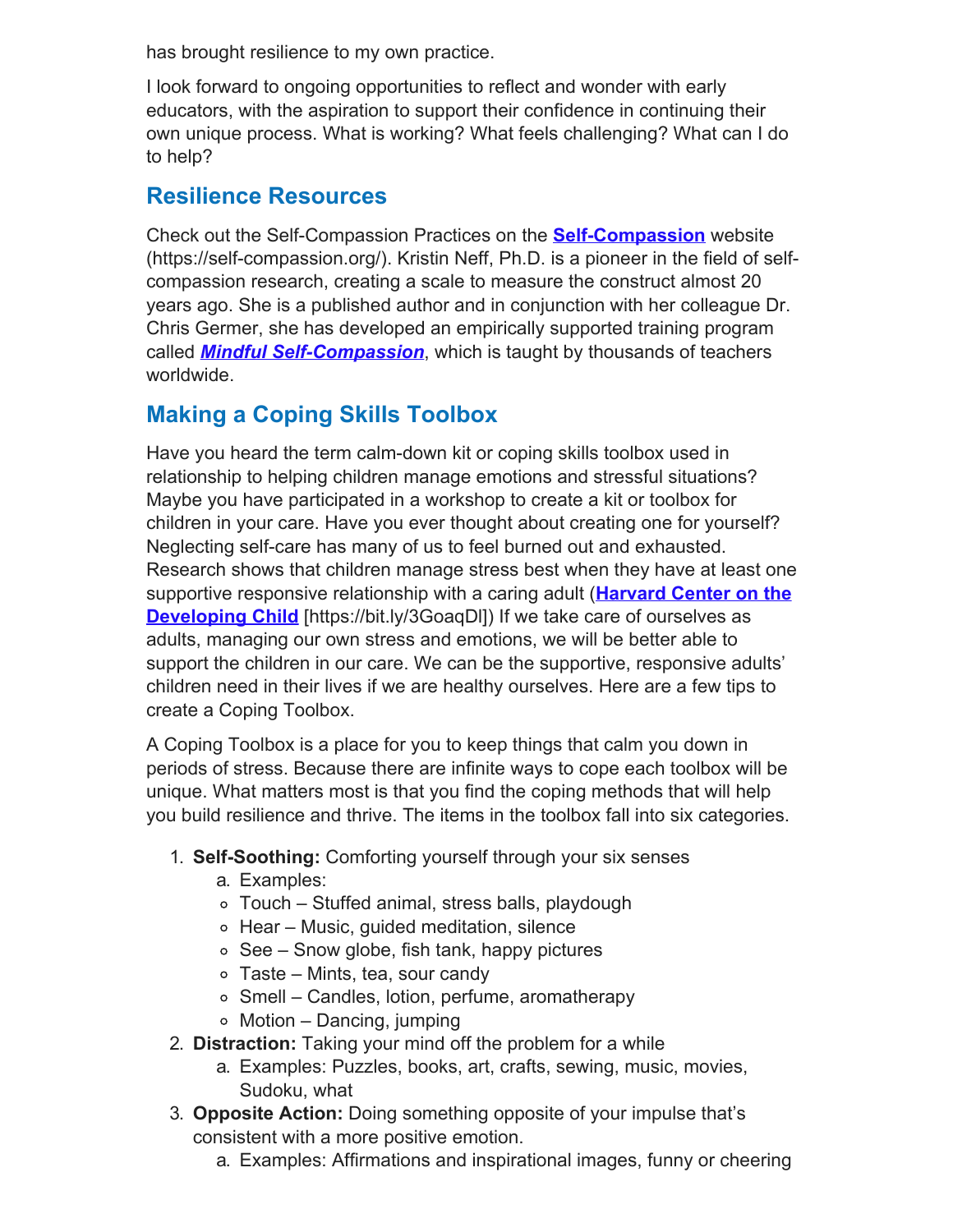movies, TV, books.

- 4. **Emotional Awareness:** Tools for Identifying and Expressing Your **Feelings** 
	- a. Example: A list or chart of emotions, a journal, writing supplies, drawing supplies.
- 5. **Mindfulness:** Tools for centering and grounding yourself in the present moment
	- a. Examples: Meditation or relaxation recordings, grounding objects (like a rock or weighted blanket) yoga mat, breathing exercises.
- 6. **Crisis Plan:** Contact information of supports and resources for when coping skills aren't enough.
	- a. Examples: Family and Friends, Therapist, Psychiatrist, Hotline Numbers, Crisis Team/ER, 911.

Put it all together! Once you've gathered all your items, put them together in a box, basket, or container, decorate it any way you like and then put it in a place where you will remember it and use it! What will be in yours?

*Adpated from [Baldwin County Public Schools Coping Skills Tooklit](https://www.bcbe.org/cms/lib/AL01901374/Centricity/Domain/1760/Coping%20Skills%20Toolkit.pdf)* (https://bit.ly/3NBEU7n)

### **Additional Resources**

- **[Mental Health America](https://mhanational.org/building-your-coping-toolbox)** (https://mhanational.org/building-your-copingtoolbox)
- **[USA Today](https://www.usatoday.com/story/tech/reviewedcom/2021/01/19/how-create-coping-toolbox-help-anxiety-according-doctors/4210418001/)** (https://bit.ly/3z54FsR)



### **Family, Friend and Neighbor Resources**

**[FFNcaregivers.org](https://ffncaregivers.org/)** (https://ffncaregivers.org/) sponsored by Bananas. Bananas is a Child Care Resource and Referral Agency located in Oakland,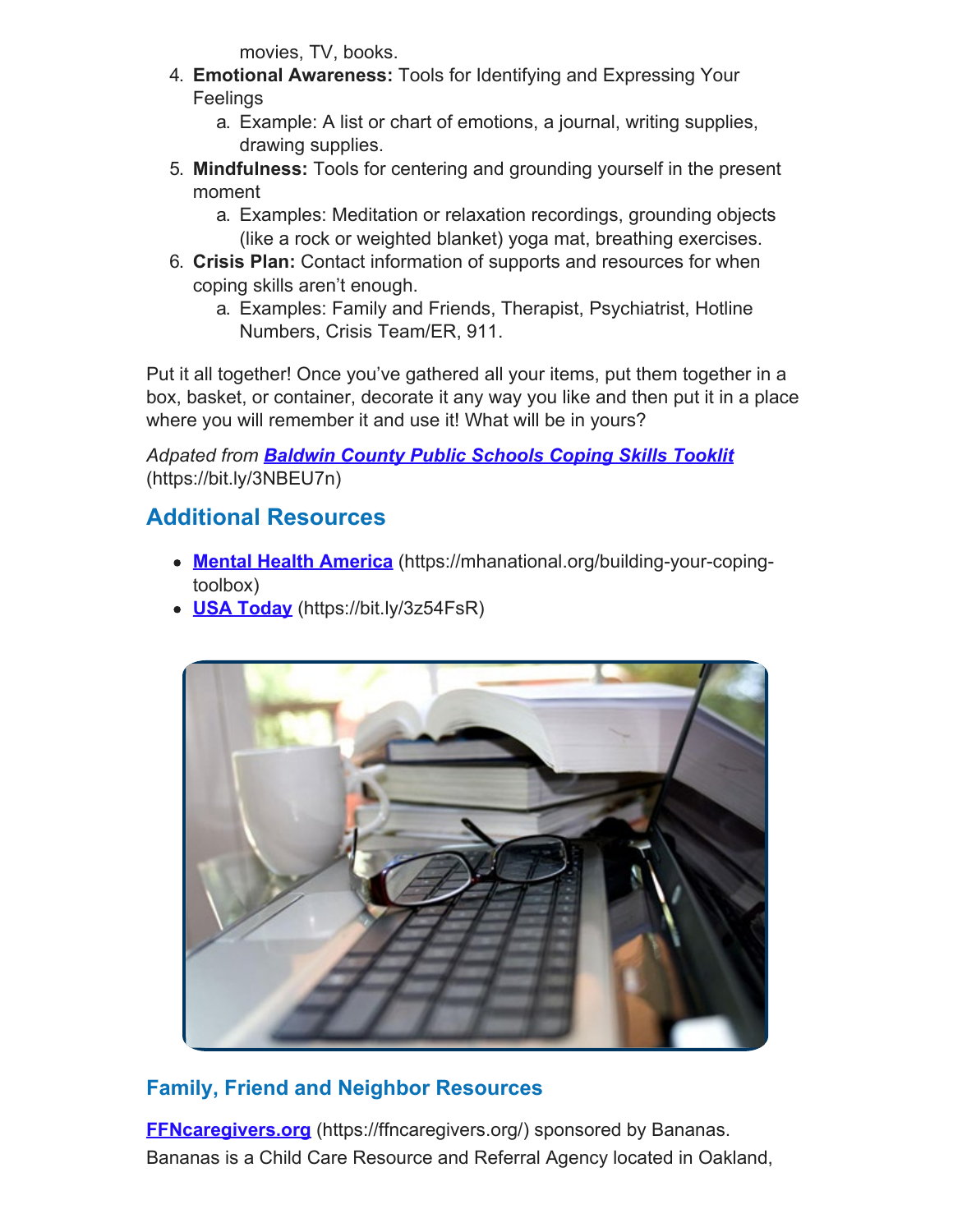California. Bananas has been supporting children, families, and caregivers since 1974. The FFN caregiver website launched April 2022. If you are a family, friend, or neighbor caregiver this site has resources designed especially for you. Content is available in English and Spanish.

### **Developing Milestones Resources**

**[Harvard Center on the Developing Child Caregiver Handouts: Games](https://pediatrics.developingchild.harvard.edu/resource/games-and-activities-caregiver-handouts/) [and Activities](https://pediatrics.developingchild.harvard.edu/resource/games-and-activities-caregiver-handouts/)** (https://bit.ly/3MNMAUb)

Here you'll find handouts with suggestions for games and activities to do with children of different ages. These activities can promote childcaregiver bonding and build children's brains through play.

- **[Pathways](https://pediatrics.developingchild.harvard.edu/resource/games-and-activities-caregiver-handouts/)** (https://pathways.org/) Free Resources to help you understand, track, and encourage your child's milestones for the best outcomes.
	- **[Pathways Developmental Checklists and Brochures Available](https://pathways.org/print/) [in Six Languages](https://pathways.org/print/)** (https://pathways.org/print/)
- **[Sharing Our Journey, UC Davis MIND Institute \(Videos\)](https://www.youtube.com/playlist?list=PLQnwECjj19Tr3bp1STUsxObEHJKHwtzta)** (https://bit.ly/3PKMqif)

This set of 11 videos, produced by the UC Davis Center for Excellence in Developmental Disabilities and funded by the Department of Developmental Services Disparity Funds Program, is aimed toward increasing equity and access to services for all families of children with developmental disabilities. Videos are available in English and Spanish. (September 2019)

### **Infant and Early Childhood Mental Health Resources**

**[Center of Excellence for Infant and Early Childhood Mental Health](https://pediatrics.developingchild.harvard.edu/resource/games-and-activities-caregiver-handouts/) [Consultation](https://pediatrics.developingchild.harvard.edu/resource/games-and-activities-caregiver-handouts/)** (https://www.iecmhc.org/)

The Center of Excellence for Infant & Early Childhood Mental Consultation (CoE for IECMHC) housed at Georgetown University Center for Child and Human Development is a national center providing technical assistance to programs, communities, states, territories, and tribal communities, and professional development to individual mental health consultants to increase access to high quality mental health consultation throughout the country.

**[The Earliest, A Zero to Three Podcast](https://www.zerotothree.org/resources/4381-the-earliest-a-new-podcast-from-zero-to-three)** (https://bit.ly/3wMTt2p) A four-part series launched in May of 2022 to take a deep and personal look at mental health in the earliest years of life. From the Zero to Three Website, "Join host Ernestine Benedict and early childhood expert, doula, and Mother Elizabeth Pihlaja as they explore pregnancy, birth, trauma,